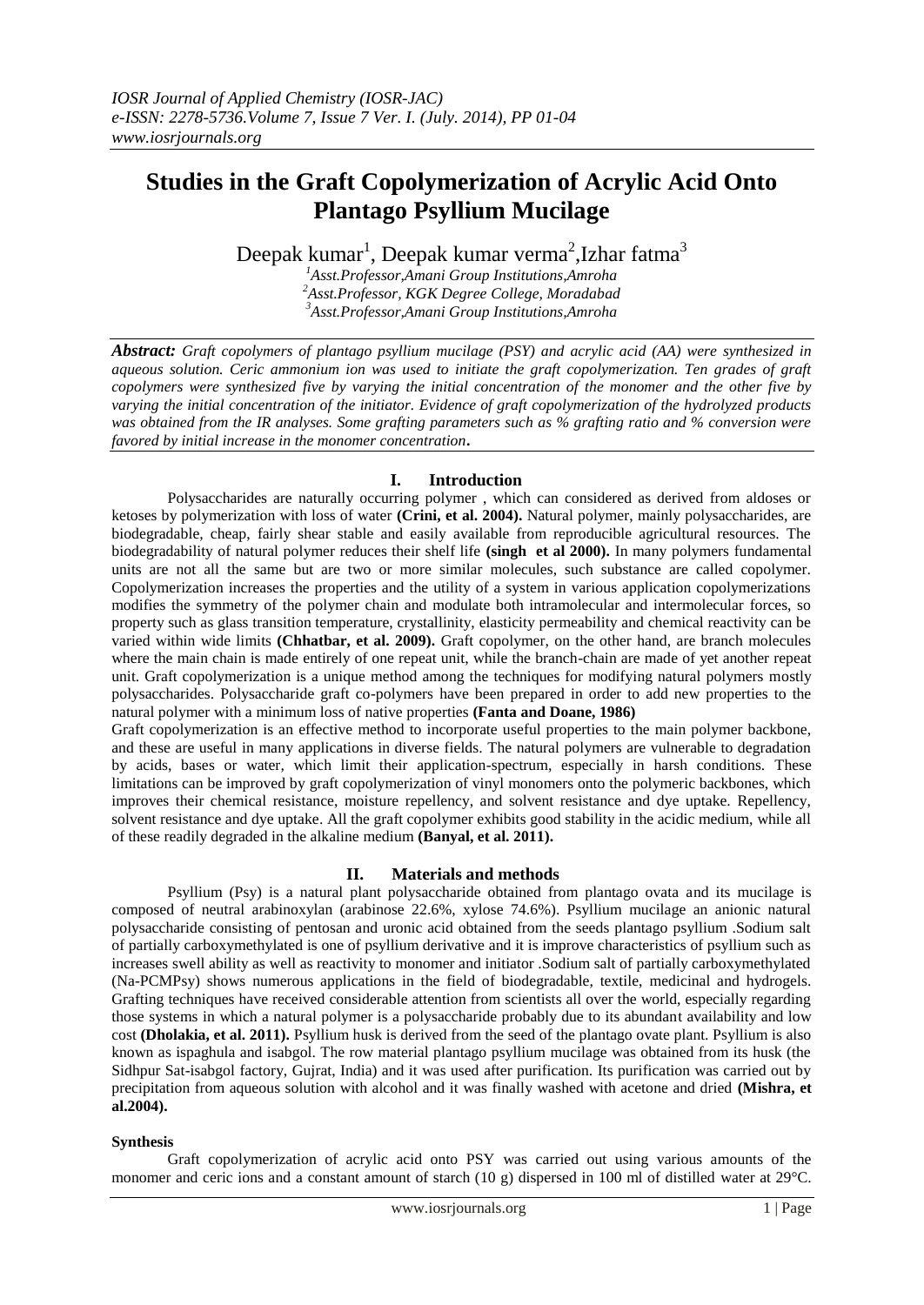The polymerization procedure was based on the method described by **Pourjavadi et al. (2006)**. In a typical experiment, 10 g of PSY was dispersed in 100 ml of distilled water in a 250 ml flask. A given amount of monomer was added to the flask and the mixture was stirred for 10 min. Then the initiator solution was added to the mixture and continuously stirred for 3 h. The reaction was stopped by the addition of 2 ml of 5% (w/v) quinol solution to the reaction mixture. The mixture was poured into large excess of methanol with stirring to precipitate the polymer and then filtered. The residue was air dried and weighed.

### **Hydrolysis of the grafted copolymer**

The grafted copolymer produced was hydrolyzed by adding 2MNaOH to the product in a 100 ml flask immersed in thermostated water bath fitted with magnetic stirrer and a reflux condenser. The hydrolysis was on for about 1½ h at 60°C. The pasty mixture was allowed to cool to room temperature and neutralized to pH8 by the addition of 10 wt% aqueous acetic acid solution. The mixture was poured into excess methanol to precipitate out. The precipitate was filtered and air dried.

### **Grafting Parameters**

The percent grafting ratio (Gr) is reported as the ratio of the weight of the grafted polymer to the weight of the substrate ( plantago psyllium mucilage) multiplied by  $100$ .

```
W
```
weight of plantage polymer x 100

The percentage conversion is taken as the ratio of the weight of thegrafted polymer to the weight of the monomer.

$$
\%conversion = \frac{weight \ of grafted \ polymer}{weight \ of \ monomer} \ x \ 100
$$

| Table 1. Oraring parameters at constant initiator concentration. |                  |                          |                     |                    |  |  |
|------------------------------------------------------------------|------------------|--------------------------|---------------------|--------------------|--|--|
| Monomer                                                          | $Wt.py-g-PAA(g)$ | Wt.<br>of<br>homopolymer | % monomer conserion | Gr % grafted ratio |  |  |
| concentration (mol/l)                                            |                  | $+$ grafted polymer      |                     |                    |  |  |
| 1.00                                                             | 10.90            | 1.00                     | 1.00                | 9.10               |  |  |
| 2.00                                                             | 1.50             | 2.10                     | 11.67               | 20.10              |  |  |
| 3.00                                                             | 12.87            | 3.50                     | 15.00               | 35.70              |  |  |
| 4.00                                                             | 12.00            | 2.50                     | 7.30                | 24.60              |  |  |
| 5.00                                                             | 1.75             | 2.15                     | 5.50                | 23.00              |  |  |

**Table 1. Grafting parameters at constant initiator concentration.**

| Table 2. Oraning parameters at constant monomer concentration. |                  |                       |                    |                     |  |  |
|----------------------------------------------------------------|------------------|-----------------------|--------------------|---------------------|--|--|
| Ceric<br>ion                                                   | $Wt.py-g-PAA(g)$ | Wt. of<br>homopolymer | Gr % grafted ratio | % monomer conserion |  |  |
| concentration (mol/l)                                          |                  | $+$ grafted polymer   |                    |                     |  |  |
| 1.00                                                           | 11.50            | 1.10                  | 10.60              | 2.30                |  |  |
| 2.00                                                           | 12.00            | 2.40                  | 24.50              | 5.40                |  |  |
| 3.00                                                           | 13.50            | 4.00                  | 40.30              | 9.52                |  |  |
| 4.00                                                           | 13.00            | 3.50                  | 41.50              | 9.20                |  |  |
| 5.00                                                           | 11.10            | l.50                  | 17.20              | 3.50                |  |  |
|                                                                |                  |                       |                    |                     |  |  |

# **Table 2. Grafting parameters at constant monomer concentration.**

### **III. Result and Discussion**

The backbone polymer (PSY) was grafted with acrylic acid monomer. The effects of monomer concentration on the level of conversion and quantities of grafted acrylic acid on PSY were investigated. Experiments were performed in the monomer concentration ranges of 1.00 - 5.00 mol/l. The initiator (ceric ammonium ion) concentration of 2M at a reaction temperature of 29°C for 3 h was used. The grafting parameters obtained are given in Table 1.

The results show that the grafting parameters increased initially with increase in monomer concentration and then decreased there after 3 M concentration. It has been established that the extent of graft copolymer formation depend on the amount of monomer complexed **(Jideonwo and Okieimen, 2000).** The increase in grafting ratio and percentage monomer conversion may be probably due to increasing supply of monomers to starch macro radicals and the nonexistence of homopolymer on acrylic acid **(Nayak and Singh, 2001).** Maximum values of 35.70 and 15.00% were obtained for percentage grafting ratio and percentage monomer conversion respectively at 3 M monomer concentration. At higher monomer concentration (>3 M), the decrease in grafting parameters may be due to increasing trend of side reaction such as chain transfer to excess molecules in the vicinity of growing ends of grafted chains. Moreover, large amounts of homopolymer deposits may block the way of monomer molecules to the PSY macroradicals resulting in further decrease in percentage monomer conversion and yield. Therefore 3 M was taken as the maximum concentration at whichn monomer (acrylic acid) can be complexes. The effect of monomer concentration on the percentage monomer conversion is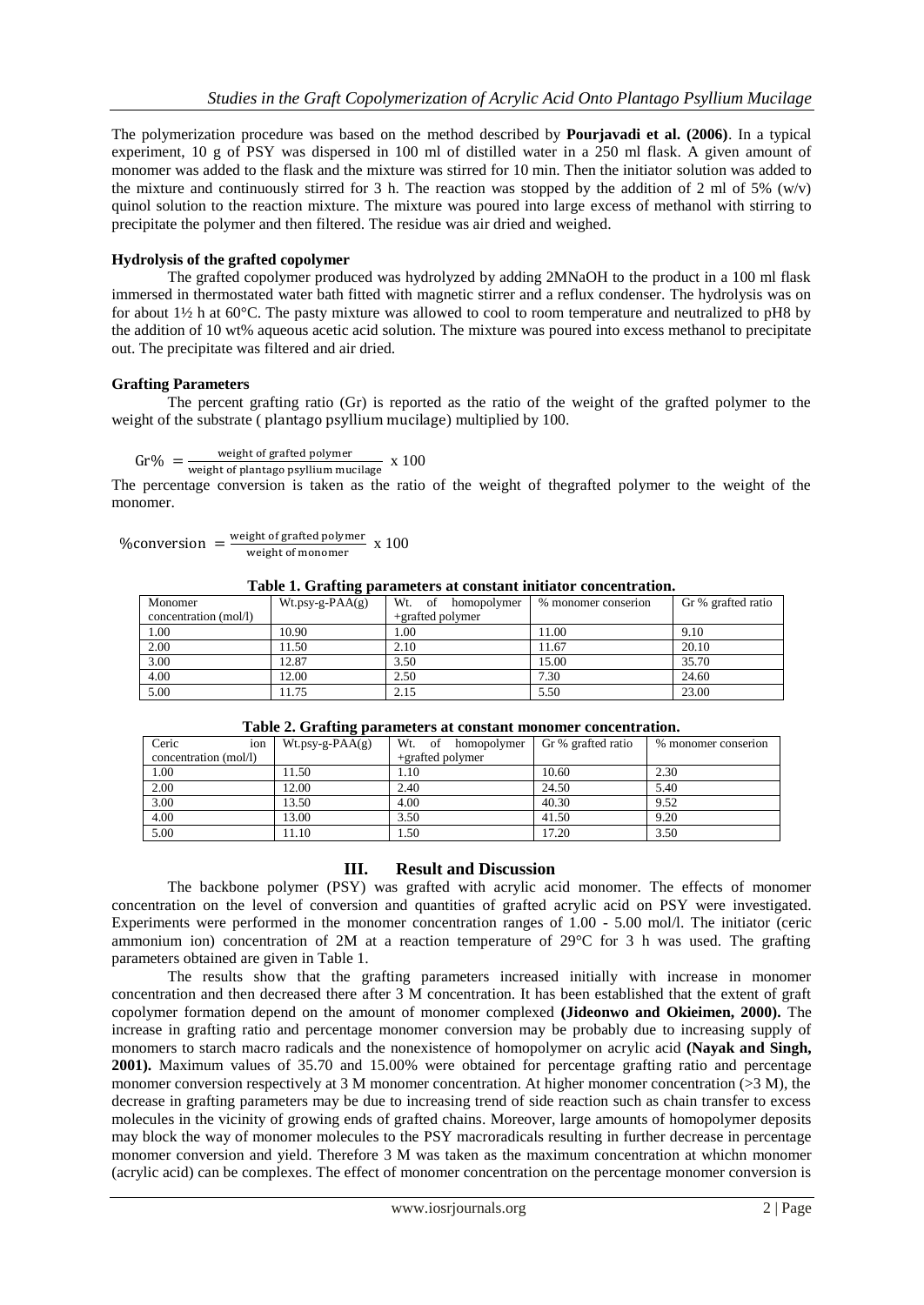shown in Figure 1. Table 2 indicates the effect of varying the initiator concentration on some Grafting parameter. The result in Table 2 showed that, the percent grafting ratio and monomer conversion increased initially with an increase in the ceric ion concentration up to 3 M and decreased beyond this initiator concentration. The initial 012 Int. J. Biotechnol. Mol. Biol. Res.



**Figure 1. Effect of Monomer concentration on % monomer conversion**



**Figure 2. Effect of ceric ion concentration on the % monomer conversion.**

increase may be explained in terms of the mechanism of ceric ion initiation which involves the formation of chelate complex that decomposes to generate free radical site on the polymer backbone **(Athawale and Rathi, 1999).** As the ceric ion concentration increased, the active free radicals on the PSY backbone at which the monomer can be grafted also increased and these active free radicals in the presence of monomer generate graft copolymers **(Nakason et al., 2004).** The average number of grafting sites per backbone molecule depends on the concentration of the ceric ion, and the substrate **(Pourjavadi and Zohuriaan-Mehr, 2004;** . The results also showed that the grafting ratio reached the maximum value of 4.00% at 3 M ceric ion concentration which indicates the reduction equivalent of the polymer backbone **(Nakason et al., 2004).** The decrease in grafting ratio at 4 M ceric ion concentration may be attributed to the solubility limitation of the PSY at higher ceric ion concentration. It may also be due to the termination of the growing grafted chains by excess of ceric ions. The reaction of free radicals on starch backbone to produce oxidized starch is incapable of initiating polymerization. Figure 2 showed the trend in the percentage monomer conversion with change in ceric ion concentration.

### **Hydrolysis of the grafted polymer**

PSY, on hydrolysis transforms to glucose which is soluble in water and does not precipitate with methanol. However when a solution of the grafted starch was poured in excess of methanol, the precipitate of the hydrolyzed grafted PSY was obtained. This shows that the grafted PSY could be used as flocculants.

### **Characterization of Graft Copolymers by IR:-**

The FTIR spectra of pure Psy and Psy-g-PAA are shown in Fig 3 and 4 respectively. The FTIR spectra of purified Psyllium shows characteristic peaks of –OH between 3432 cm-1, -CH stretching between 2923- cm-1, -CO stretching at 1040 and 1644 cm-1 and -CH<sup>3</sup> at 2923 cm-1. In the grafted sample of Psy-g-PAA, the characteristic absorption at 1722 cm-1 of C=O [Fig.4] indicates grafting of PAA with Psy.The O-H stretching frequency in the grafted product is broader 3418 cm<sup>-1</sup> as compared to that in spectrum of Psy. This is due to unequal hydrogen bonding in the grafted product again attributing to the fact that grafting has occurred.